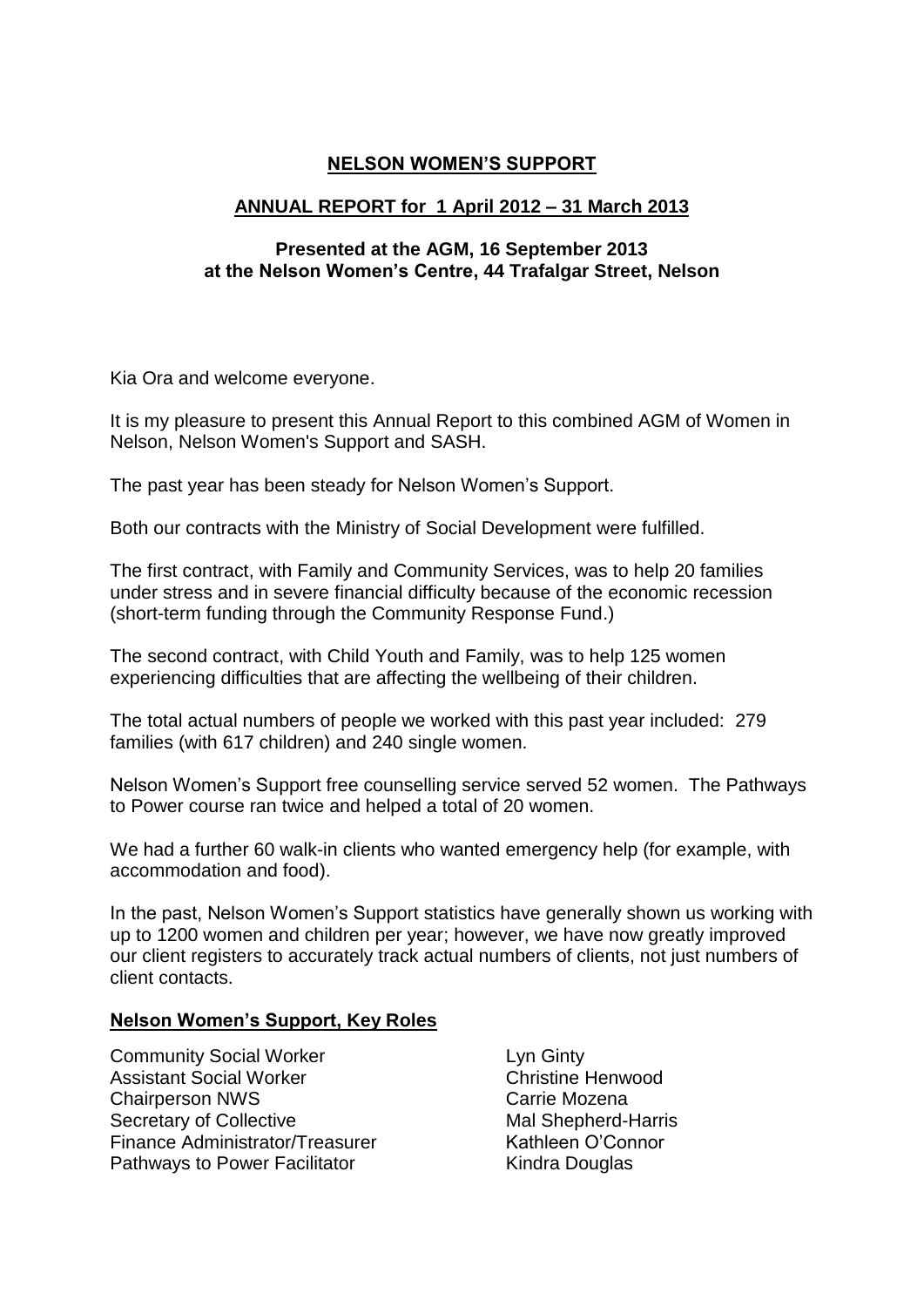# **Paid Employees**

Lyn Ginty, Community Social Worker, 30 hours per week. Christine Henwood, Assistant Social Worker, 15 hours per week. Both social workers are ANZASW qualified members. Kathleen O'Connor, a qualified accountant, is the Finance Administrator, 2.5 hours per week.

# **Current Collective members**

Carrie Mozena, Lyn Ginty, Christine Henwood, Malinda Shepherd-Harris, Mira Markovic, Nadine Kunz, Ruth Parsons, Jenny Davis, Rebecca Young, Mia Riddell, Sarah-Jane McMillian, Kathleen O'Connor, Deanne Kilpatrick.

#### **Voluntary Counsellors**

Currently Jenny Davis, Rebecca Young, Mia Riddell, Ruth Parsons, Mira Markovic, plus Nadine Kunz (new trainee); Sarah-Jane McMillian is on leave; Merrin Bailey, Vikki Wilkinson and Malinda Shepherd-Harris resigned this year.

# **NWS Employment Group**

Deanne Kilpatrick, Malinda Shepherd Harris, Carrie Mozena

# **NWS Funding Group**

Carrie Mozena, Kathleen O'Connor, Christine Henwood

# **Hours**

Nelson Women's support operates from Monday to Friday 9.00am – 4pm. We have a cell-phone where one of our social workers is able to be contacted in an emergency out-of-hours.

#### **Supervision**

External professional supervision is required for social workers and volunteer counsellors. Supervision is an important safety factor for both client and counselor/worker. Both Christine and I receive external supervision once per month. The counsellors all receive one hour of external supervision for every eight hours of counselling. They also have peer supervision monthly here at the Women's Centre as a group.

# **Training**

Training is offered to all staff. Training is selected often from community short courses. Funding for training is available from Nelson Women's Support, thanks' to a Lotteries grant. Training must be approved by the Collective.

#### **Legal Status**

We are an Incorporated Society, registration # 642797. We are registered with the Charities Commission, # CC25231. The Collective meets monthly and manages our organisation. Our Collective has Employment and Funding Sub-Groups.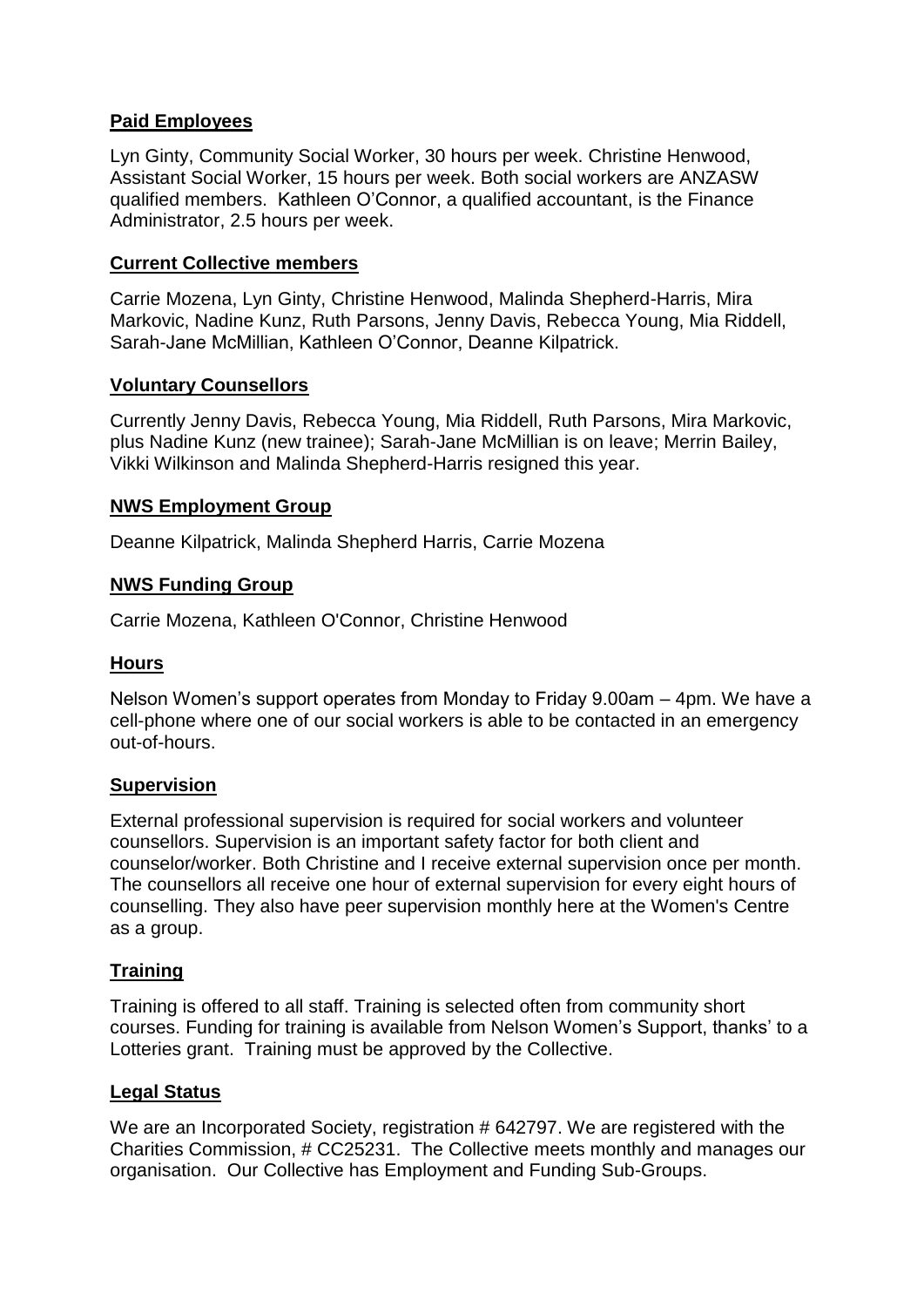# **Funding**

Our funding is sourced from several different funding pools:

- Canterbury Community Trust, for workers' wages, training & supervision
- MSD/Child Youth & Family, contract for family support
- NZ Lotteries, for social workers' wages, training and supervision
- MacDonald Trust, for partial wages for social workers
- COGS, for overheads
- George Brown Trust, for the counselling service
- JV Ilott Trust for Pathways to Power courses

# **Financial**

Please find enclosed reviewed annual accounts for this period. Our reviewer is Carl Jorgensen.

#### **Nelson Women's Support Mission**

Our mission is: Empowering women to be safe, resourceful, to value themselves and to reach their potential.

#### **Nelson Women's Support Services**

We offer a practical social work support, advocacy, information and referral service for women and children with a wide range of needs. This service operates from the Nelson Women's Centre and aims to foster individual and family well-being and independence.

Both social workers, Christine and I, work a combination of 45 hours per week providing practical social work support and advocacy for all women and their families.

# **The most common issues women seek our help with include:**

Family and domestic violence information, education and advocacy

Relationship breakdowns

Access and custody Issues

Parenting challenges

Financial and budgeting

Attending Family Group conferences – advocating for clients at Child Youth & Family and at Strengthening Family meetings.

Assessment for our counselling service

Supporting women at Police interviews, Lawyer appointments, Restorative Justice meetings, Schools, Tenancy Tribunal meetings, hospital and Doctor's

appointments, Work and Income appointments, Family and criminal court

Organise Foodbank to drop off bread every week to the house, organize food parcels for individuals

Access to emergency accommodation

Home visits when transport is a problem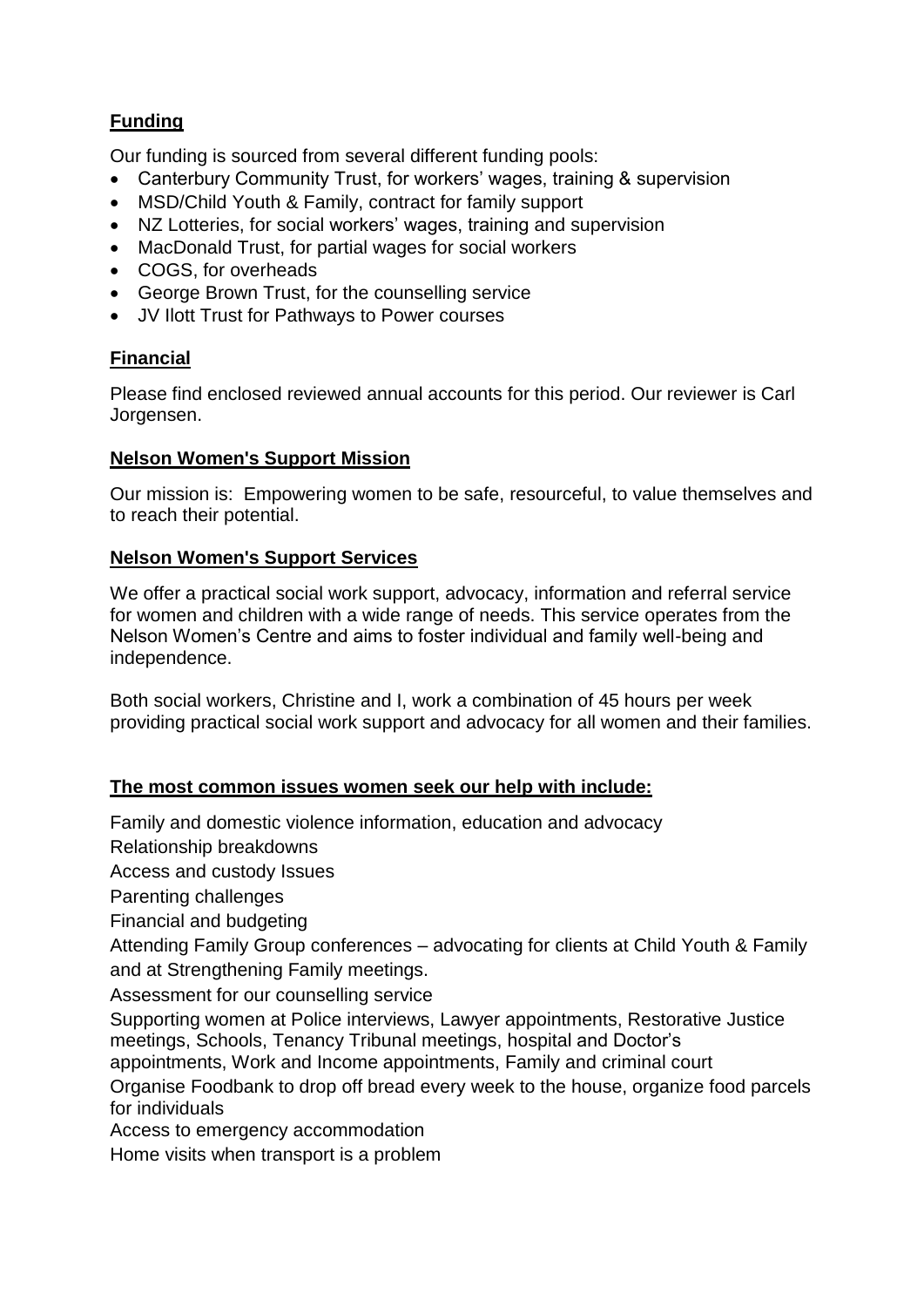# **AGES OF CLIENTS: ETHNICITY:**

- $\bullet$  26% of women 20-30 years  $59\%$  Pakeha/European
- $\bullet$  35% of women  $-31-40$  years 38% Maori
- 36% of women 41-60 years 1% Pacific Islanders
- 3% of women over 60 years 2% other

# **Referrals – where our clients come from**

- Self referrals family and friends
- Doctors in the local area
- Mental Health organization's (MCT and Gateway Housing Trust)
- Work and Income
- Hospital Social Workers
- Counsellors
- Women's Refuge
- Stopping Violence Services
- SASH
- Lawyers
- Police
- Lifeline
- Victim Support
- Barnardos
- Open Home Foundation
- Ngati Koata Social Services
- Courts
- Alcohol & Drug Clinic
- Family Start
- Te Korowai Trust
- Age Concern
- Whakatu Marae
- Restorative Justice
- Adult Literacy Services
- Victory Community Health Centre
- Schools
- Food Bank
- St Vincent De Paul
- Salvation Army
- Child Youth and Family partnered response

**Outreach Clients -** 40 clients were seen this year (at home visits):

85% single parent families 14% two parent families 1% elderly - sick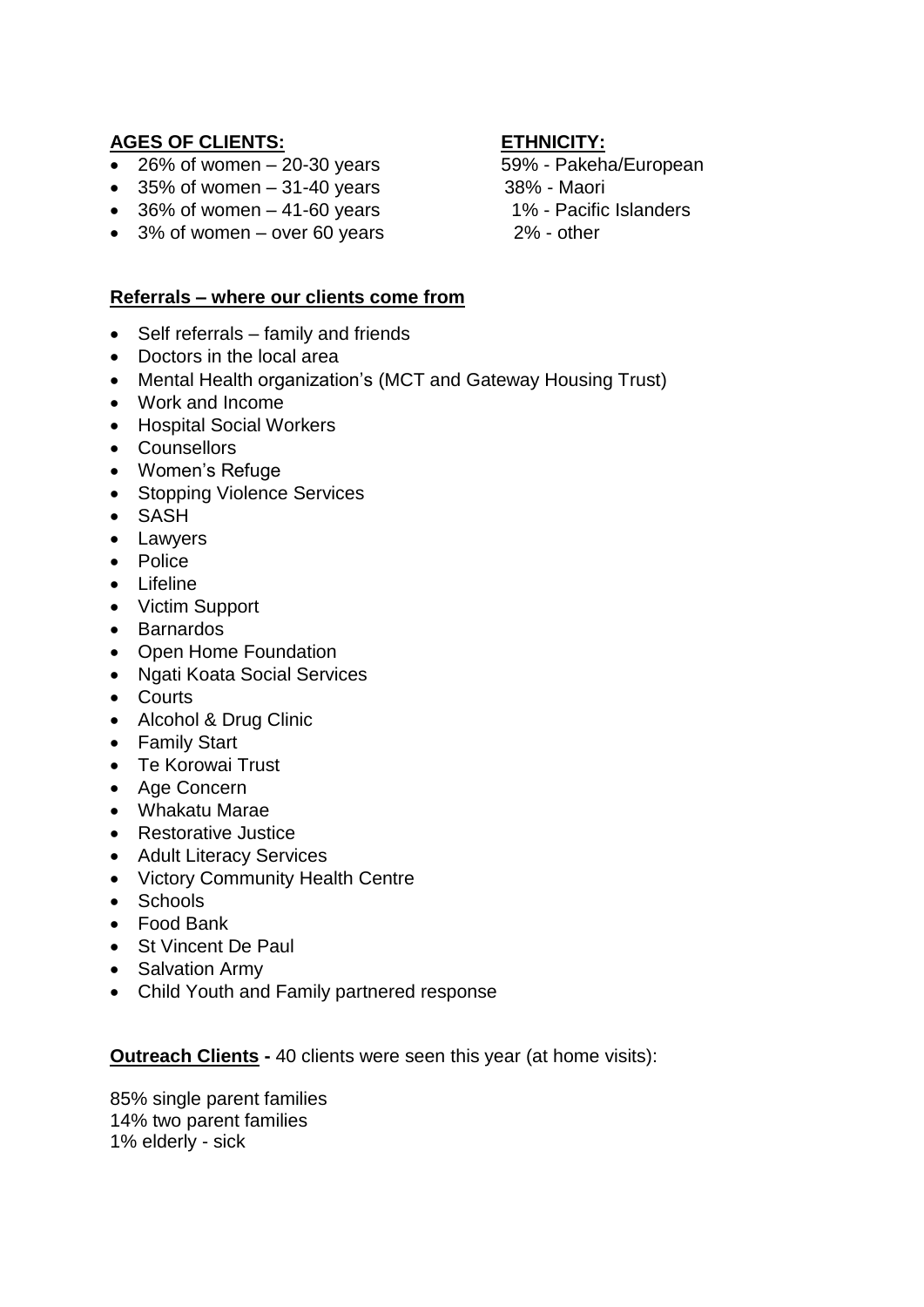**One-off clients** - On average we see 3-5 women each day who walk in off the streets needing help, legal advice or other support/information. This depends on the time of year it can be more or sometimes less. Phone calls for information vary from day to day.

# **Medium and Long-Term Contact**

Because we are a community based service the work we do with our clients varies. We can see a client for 1-2 hours and then refer to another agency and not see that client again. Our medium- to long-term work varies also. This work depends on the capability of the client and how much she is able to undertake herself. For both Christine and myself a medium intervention with a client could be up to three months work.

We have a small core group of long-term women who come in to touch base and fill us in I how things are going for them. Some of these women have made positive life changes and have settled into the community with a brighter looking future

# **Issues and challenges for this year**

Poverty – High cost of living verses low income

Rising cost of living e.g. food, petrol, power, rent, car maintenance, dentistry and medical bills

Middle income families accessing help for food, power

Heating homes is still a major problem. People are too scared to use heaters or heat pumps even when they are sick because of the high cost of power

Domestic violence – impact on children

Lack of safe and affordable accommodation for older women living on their own Working with families that have a bad credit history who come in homeless Women needing accommodation that allows her children to stay every second

weekend due to shared access and custody orders

Breaching of Protection Orders

Parents battling over access and custody arrangements

Impact of legal high smoking on families

Pressure from Work and Income for single parents, young women, and older women to find twenty hours work or more

Women with addictions

Home for life options for women re second pregnancy when child youth and family have uplifted the first child

Working alongside women who have a terminal illness who have no family

During this year, we see that poverty here in Nelson is not only affecting the lower income bracket but is very predominant in the middle range. There is a new name for these people, the "working poor". These are people who work and struggle. The Women's Centre is experiencing women from this middle bracket coming in and asking for help for a food parcel, power bills, medical or dentistry. Often they are resilient and manage week by week but unfortunately with the rising cost of living poverty is affecting them. They have no backup system as they are not entitled to any financial help from Work and Income.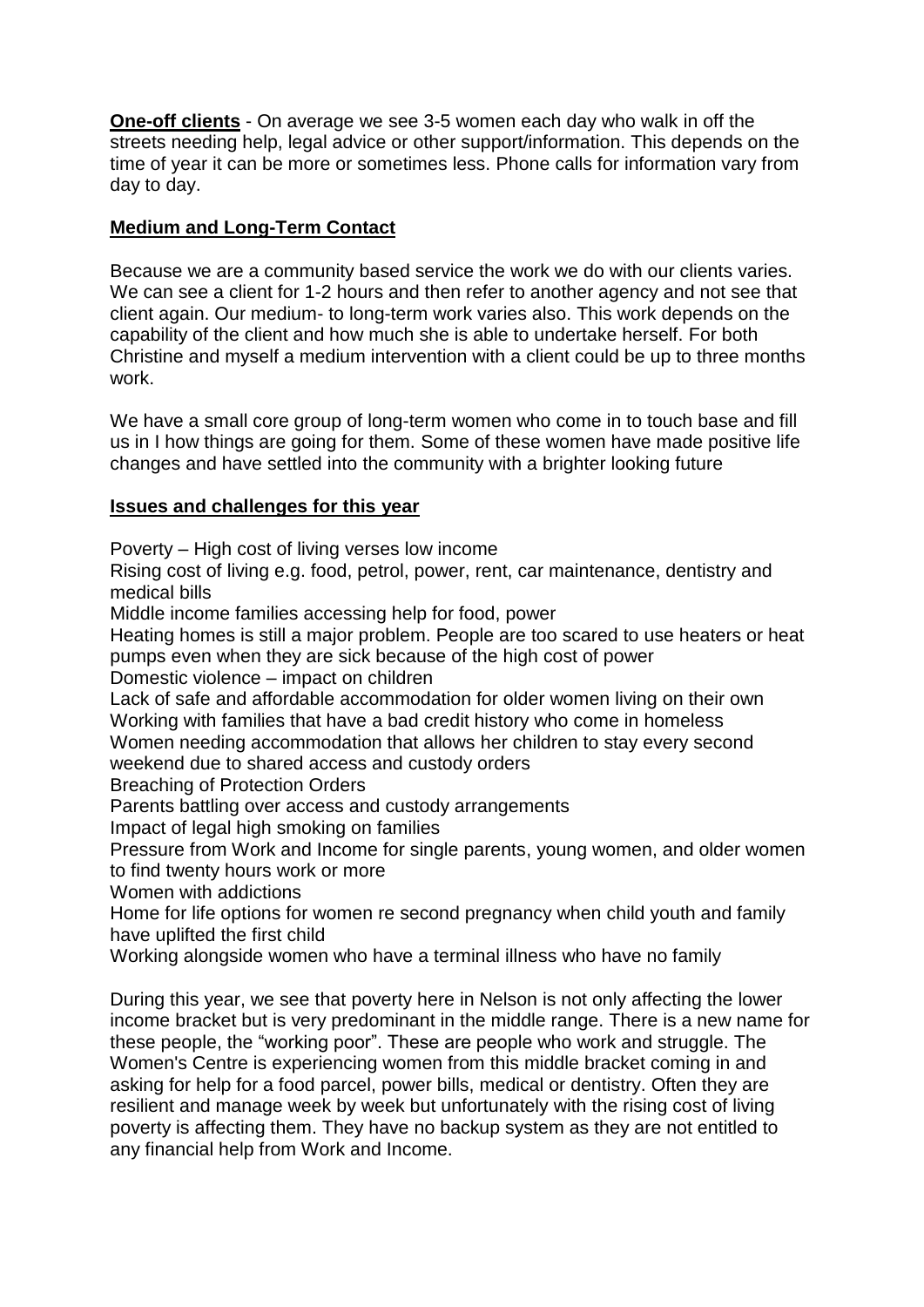We have seen families pack-up and sell everything and move to Australia in search for a better future for themselves and their families. Predominately these families have been Maori.

Beneficiaries both young and old are not managing financially. We have young people come in asking for accommodation, food, clothing every week. Both Christine and I have spent a lot of time advocating for clients at Work and Income as many clients have become very fearful due to the welfare changes where they are expected to find part-time or full-time work, where there is none. They are afraid that their benefits will be cut. We have seen this happen to women who were on the Invalid's benefit who were transferred to the Sickness benefit. The difference is that on the Invalid's benefit you do not have to look for work. Sickness benefit means you are fit for work. The financial difference is \$100 less per week. The impact of this change for a lot of women has been homelessness, loss of pets, and loss of independence. Many of these women are in their late fifties and have become quite disillusioned with the struggle of survival and often end up in Franklin Village alone or boarding with strangers.

A notable difference this year from others has been a slight decline in seeing women coming in for help. More work has been done over the phone engaging in long conversations where advice and information for relevant help has been offered. More home visits have been done this year as many women prioritise their spending of petrol due to the expense. Doctors are a priority for women and their families and often we are sent referrals as women are going for the quick medical fix rather than the longer approach of healing. Women are staying home and trying to manage their families, putting their children first before their own needs as the cost of attaining help can be ongoing. A quick fix in the long run can have devastating health effects for women, and their families.

Nelson Women's Support owe a big thank you to Nelson Foodbank, (bread) Lonestar Farms Ltd, (meat) Sealords,(fish) Tozzetti Panetteria Ltd (bread). These people give generously, either weekly or monthly, free food for us to distribute.

WIN (who run the Op Shop here at the Nelson Women's Centre) supply free clothing and supplies to families who need help who have either walked away from violence or lost everything due to circumstances. We thank you for your kindness.

Without the help and support of people like Lois from St Vincent De Paul's who we rely on often for food parcels or finance for medical bills or refills for gas cylinders life would be dismal for some of our clients in a quick fix situation.

Fifeshire Foundation has to be the biggest financial support for our clients in high need. Every month both Christine and I make applications for power bills, firewood, dentistry, washing machines, food, furniture, and car registration. We are very humbled by their generous support.

Thank you to Salvation Army as they provide help for our clients experiencing addictions, travel costs and food parcels.